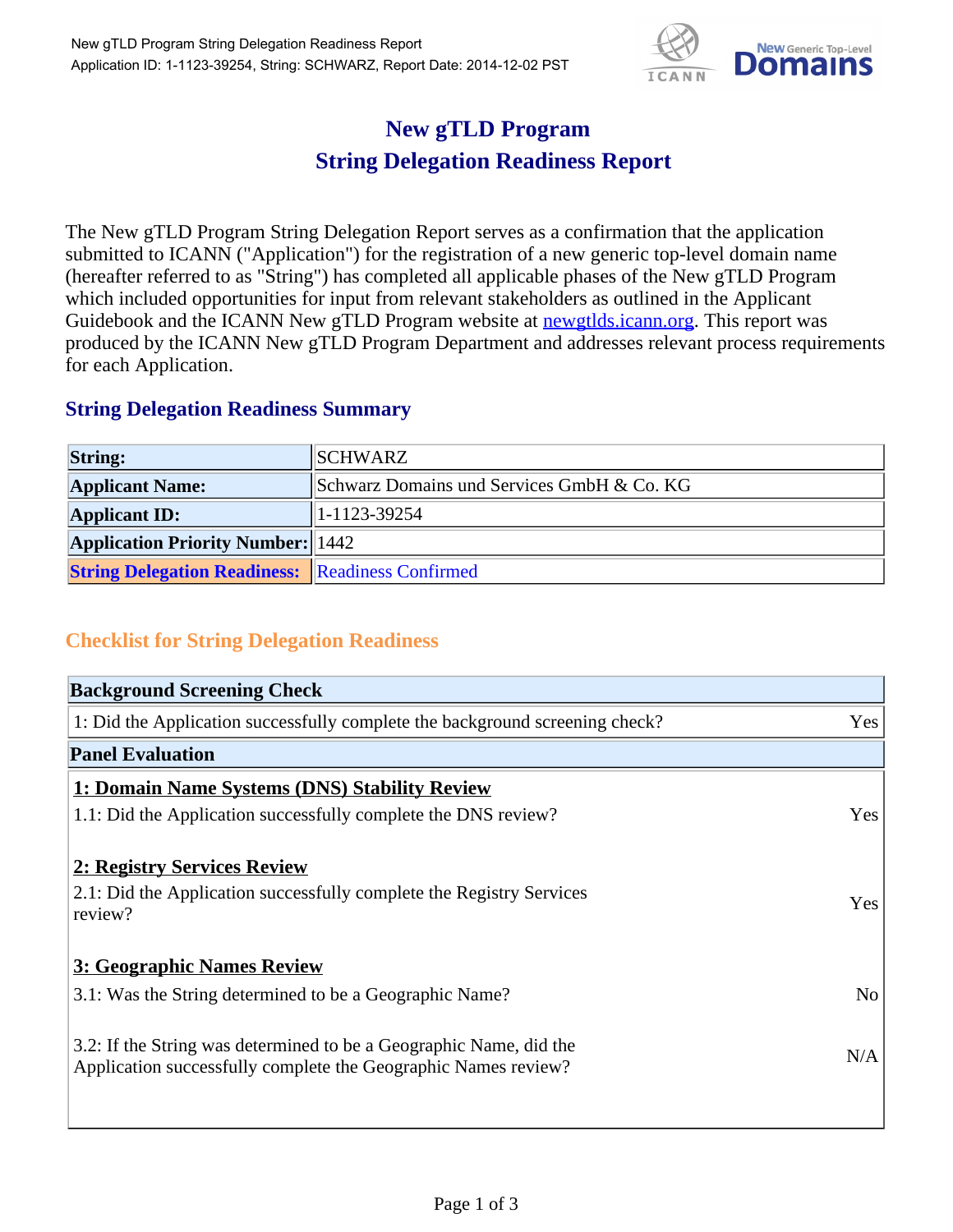

| <b>4: Financial Review</b><br>4.1: Did the Application successfully complete the Financial Capability<br>review?                                                                                                                                                                                                                                             | Yes |
|--------------------------------------------------------------------------------------------------------------------------------------------------------------------------------------------------------------------------------------------------------------------------------------------------------------------------------------------------------------|-----|
| <b>5: Technical Review</b><br>5.1: Did the Application successfully complete the Technical and<br><b>Operation Capability review?</b>                                                                                                                                                                                                                        | Yes |
| <u><b>6: String Similarity Review</b></u><br>6.1: Was the Application determined to not be confusingly similar to other<br>applied for strings, including through String Confusion Objections?                                                                                                                                                               | Yes |
| 6.2: If the Application was determined to be confusingly similar to other<br>applied for strings, including through String Confusion Objections, did the<br>Application prevail in the string contention resolution process (CPE,<br>Auction, and/or Self-Resolution of String Contention via<br>withdrawal/termination of all other members in contention)? | N/A |

| <b>Public Comment Period</b>                                                                                                                                                                   |                |
|------------------------------------------------------------------------------------------------------------------------------------------------------------------------------------------------|----------------|
| 1: Was the public provided an opportunity to submit comments on the Application?                                                                                                               | Yes            |
| 2: Were comments for the Application considered by evaluation panels?                                                                                                                          | Yes            |
| <b>Objection Process</b>                                                                                                                                                                       |                |
| 1: Were objections filed against the Application?                                                                                                                                              | N <sub>o</sub> |
| 2: If objections were filed against the Application, did Applicant prevail in the dispute<br>resolution proceedings for all Legal Rights, Limited Public Interest and Community<br>Objections? | N/A            |
| Governmental Advisory Committee (GAC) Advice                                                                                                                                                   |                |
| 1: Did the GAC have an opportunity to provide advice for the Application?                                                                                                                      | Yes            |
| 2: Did the GAC provide consensus GAC advice that the String should not be approved by<br>the ICANN Board?                                                                                      | <b>No</b>      |
| 3: If the GAC provided consensus GAC advice to the ICANN Board, did the ICANN Board<br>(or New gTLD Program Committee) accept the GAC advice?                                                  | N/A            |
| <b>Accountability Mechanisms</b>                                                                                                                                                               |                |
| 1: Was the Application the subject of a complaint or review through one of ICANN's<br>accountability mechanisms (Reconsideration or Independent Review)?                                       | <b>No</b>      |
| 1.1: If yes, did the BGC, ICANN Board or New gTLD Program Committee determine that<br>the Application should not proceed to contracting?                                                       | N/A            |